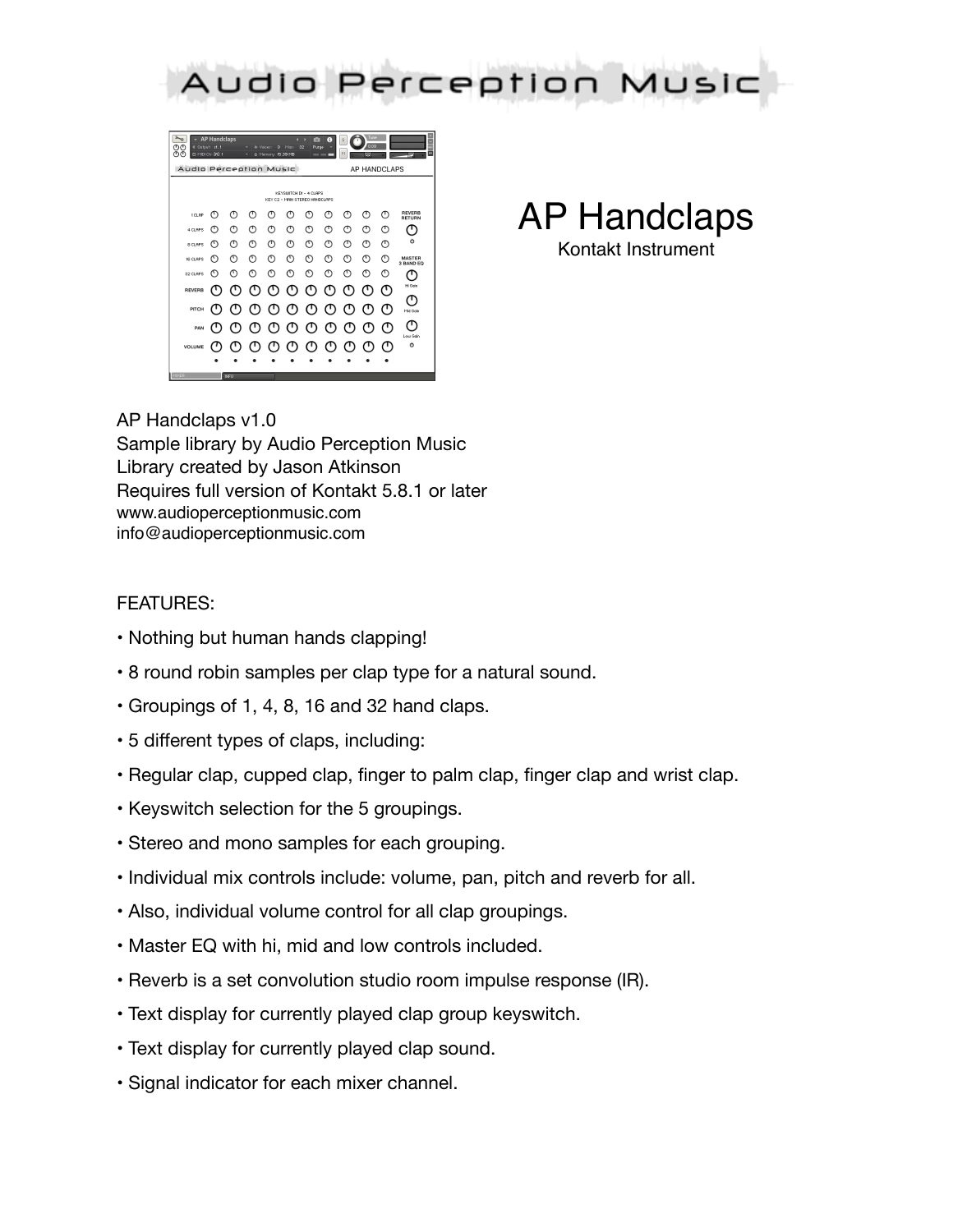## Audio Perception Music

AP Handclaps is a Kontakt based sample library that makes it easy to create great sounding handclap parts for your tracks and composition work.

The AP Handclaps Kontakt instrument has a variety of 5 different handclaps, in both stereo and mono. Each clap sound has 8 round robin samples for a natural sound. The five different handclaps each have a unique tone, they include standard handclaps, cupped hand claps, finger to palm hand claps, finger claps and wrist claps (for a low frequency hit). In addition, there are groupings of handclaps, ranging from 1 clap up to 32 claps. Between the number of claps and the five different types of handclaps, you have the ability to create a unique handclap percussion part.

The handclaps are divided up into groups of 1, 4, 8, 16 and 32 claps. You choose the grouping via 5 keyswitches on C1 (1), D1 (4), E1 (8), F1 (16) and G1 (32). Depending on the chosen keyswitch group, all five clap sounds will play that grouping, on both the stereo and mono keys.



The mixer includes a variety of controls for mixing and shaping the sound. Controls include volume, pan, pitch, reverb and individual levels for each handclap grouping.

Each channel has a reverb send control to adjust the amount of reverb applied to individual clap groups. There is also a master reverb return control for quickly adjusting the overall reverb amount. In addition, there is a reverb return mute button.

The mixer also includes a 3 band eq on the main stereo mix for making any tonal changes to the overall sound.

It's easy to play and perform a handclap part with this library. Just choose the desired group for any particular song, and then play and record any or all of the five handclap sounds in mono, stereo or even both. You can also use key switching to have the size of handclaps shrink and grow within the song. That's it!!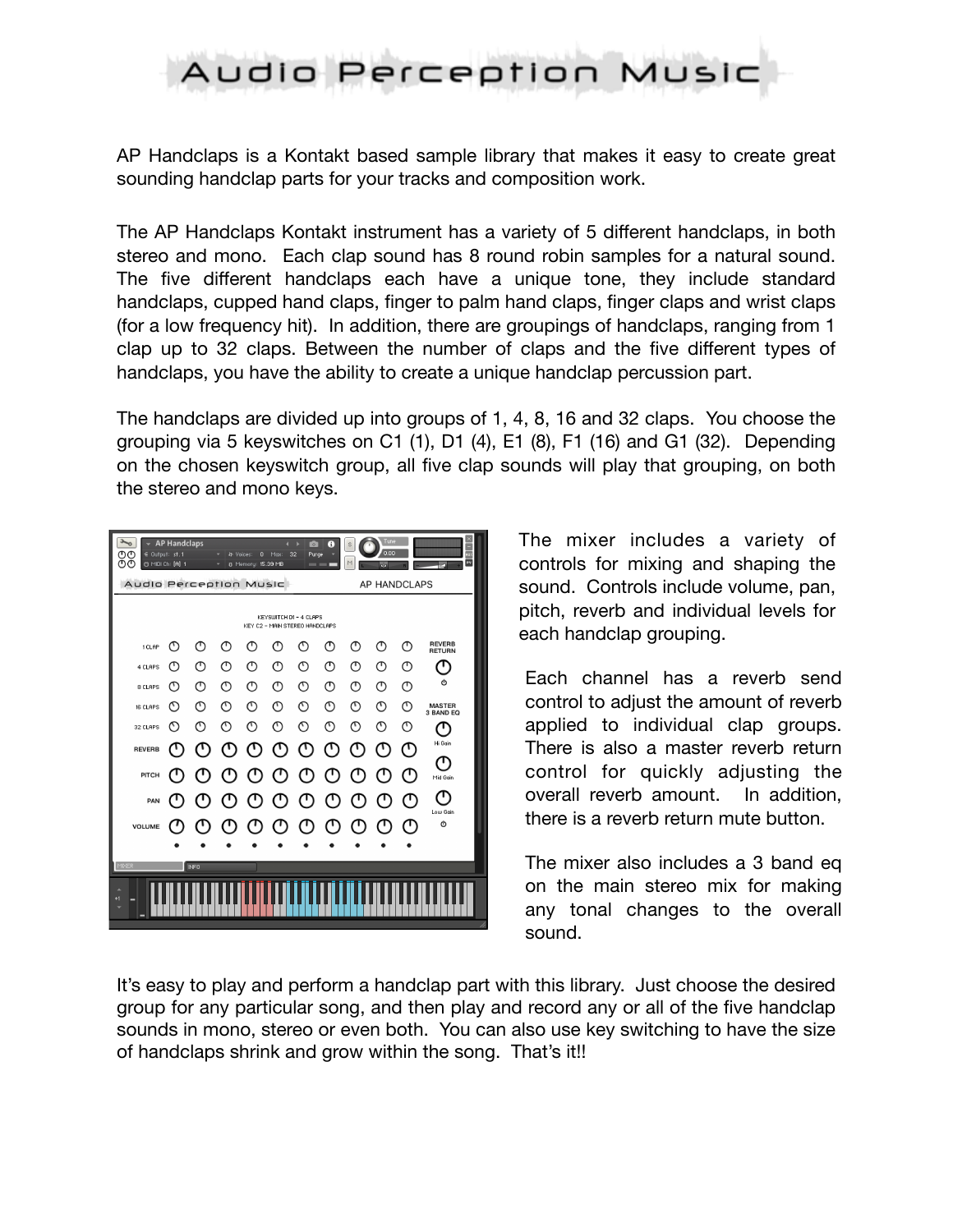

Understanding The GUI and Keyboard Instrument Layout: